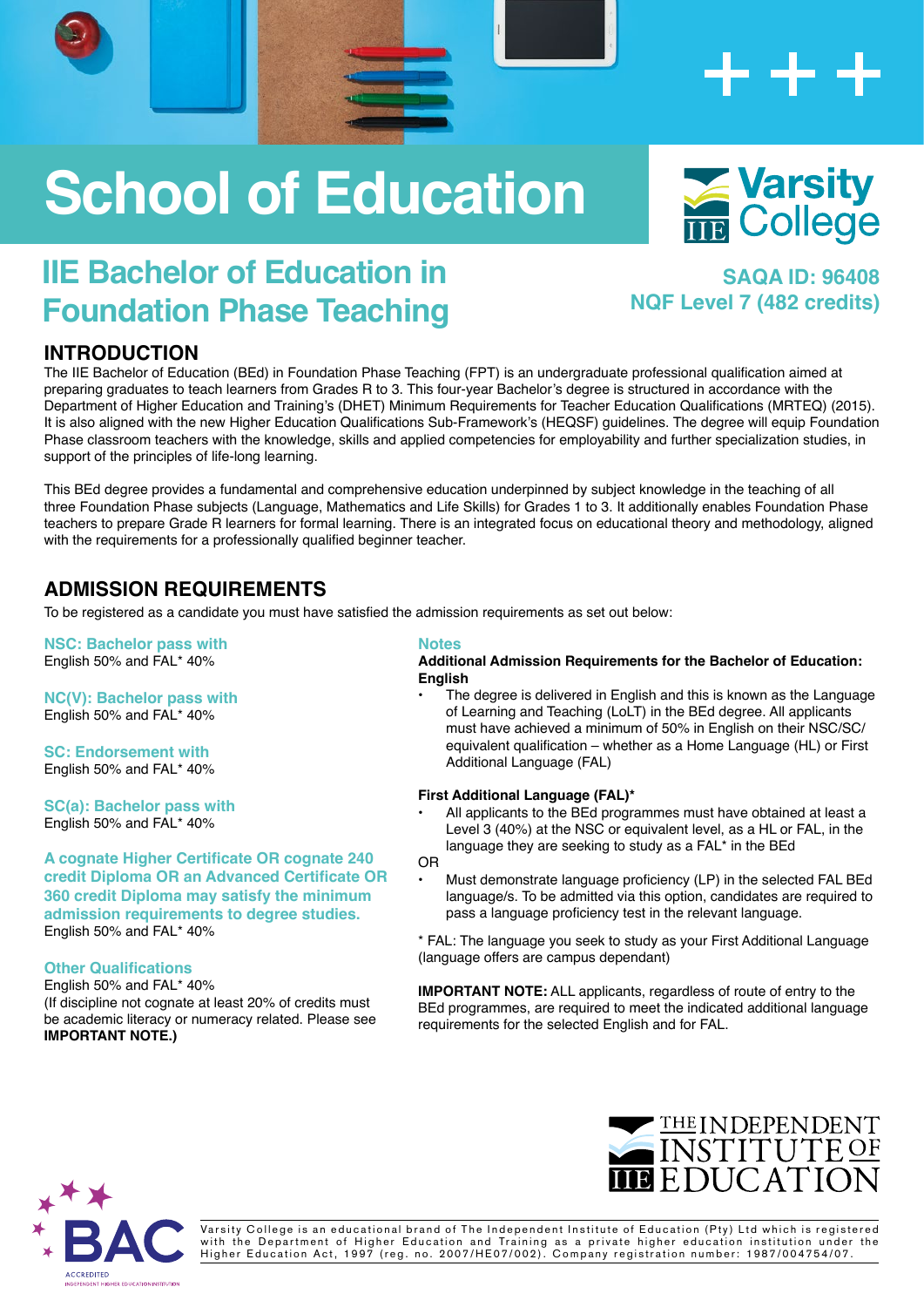

#### **English:**

In the case of those students who have already graduated from an appropriate initial higher education qualification such as a Higher Certificate or Senior Certificate students with Endorsement, the English requirement may be waived on successful completion of an appropriate proficiency test.

**FAL:**

Those who do not meet the FAL requirement on their NSC/equivalent must demonstrate proficiency in the selected FAL.

Please note, requirements for entry to this qualification are correct at the time of printing, however, these may change. At the time of registration, please check that the entry requirements have not changed.

Should you have any other school leaving qualification not mentioned above, please contact a student advisor.

# **CURRICULUM**

| <b>YEAR1</b>                                                             |                                               |                                                                       |                                         |  |  |  |
|--------------------------------------------------------------------------|-----------------------------------------------|-----------------------------------------------------------------------|-----------------------------------------|--|--|--|
| Semester 1                                                               |                                               | <b>Semester 2</b>                                                     |                                         |  |  |  |
| <b>Professional Subjects</b>                                             |                                               |                                                                       |                                         |  |  |  |
| Introduction to Personal Computing                                       | INPCf110                                      | <b>English for Education</b>                                          | <b>ENED6122</b>                         |  |  |  |
| First Additional Languages:<br>Afrikaans/IsiXhosa/IsiZulu/Northern Sotho | FAFR6121/FALX6121/<br><b>FALZ6121/FALN611</b> | Communicative Languages:<br>Afrikaans/IsiXhosa/IsiZulu/Northern Sotho | COLA5112/COLX5112/<br>COLZ5112/COLN5112 |  |  |  |
| Introduction to Scholarship A                                            | <b>ITSA5111</b>                               |                                                                       |                                         |  |  |  |
| <b>Professional Themes</b>                                               |                                               |                                                                       |                                         |  |  |  |
| Psychology for Educators 1A                                              | <b>PSED5111</b>                               | Psychology for Educators 1B                                           | <b>PSED5112</b>                         |  |  |  |
| Early Childhood T&L Environment                                          | <b>ECTL6111</b>                               |                                                                       |                                         |  |  |  |
| <b>Professional Didactics I</b>                                          |                                               |                                                                       |                                         |  |  |  |
| TFP* Life Skills: Early Childhood Art                                    | <b>LSCA5111</b>                               | TFP* English First & FAL 1B: Emergent Language                        | <b>EFEL5112</b>                         |  |  |  |
| TFP* Life Skills: Movement Gr R                                          | <b>LSMO5111</b>                               | TFP* Emergent Mathematics 1                                           | <b>TMEM5112</b>                         |  |  |  |
|                                                                          |                                               | TFP* English First & FAL 1A: Children's Literature                    | <b>EFCL5112</b>                         |  |  |  |
| Teaching Experience 1 (Year Long)                                        |                                               |                                                                       | <b>TEXP5119</b>                         |  |  |  |

| <b>YEAR2</b>                                                            |                   |                                                       |                 |  |  |  |
|-------------------------------------------------------------------------|-------------------|-------------------------------------------------------|-----------------|--|--|--|
| Semester 1                                                              | <b>Semester 2</b> |                                                       |                 |  |  |  |
| <b>Professional Themes</b>                                              |                   |                                                       |                 |  |  |  |
| Child Development                                                       | <b>CDLT6211</b>   | ICT Integration into the Classroom                    | <b>ICTC6212</b> |  |  |  |
| Inclusive Education A                                                   | <b>INED7211</b>   | Inclusive Education B                                 | <b>INED7212</b> |  |  |  |
| <b>Professional Didactics II</b>                                        |                   |                                                       |                 |  |  |  |
| TFP* English First & FAL 2: Reading and Phonics                         | <b>EFRP6211</b>   | TFP* Handwriting                                      | <b>HAND6212</b> |  |  |  |
| TFP* Life Skills: Beginning Knowledge -<br>Natural Science & Technology | <b>LSBK6211</b>   | TFP* Life Skills: Beginning Knowledge Social Sciences | <b>LSBK6212</b> |  |  |  |
| TFP* Mathematics 2A                                                     | <b>TMNO6211</b>   | TFP* Mathematics 2B                                   | <b>TMPF6212</b> |  |  |  |
| Teaching Experience 2 (Year Long)                                       |                   |                                                       | <b>TEXP6219</b> |  |  |  |

\*TFP – Teaching Foundation Phase





Varsity College is an educational brand of The Independent Institute of Education (Pty) Ltd which is registered with the Department of Higher Education and Training as a private higher education institution under the Higher Education Act, 1997 (reg. no. 2007/HE07/002). Company registration number: 1987/004754/07.